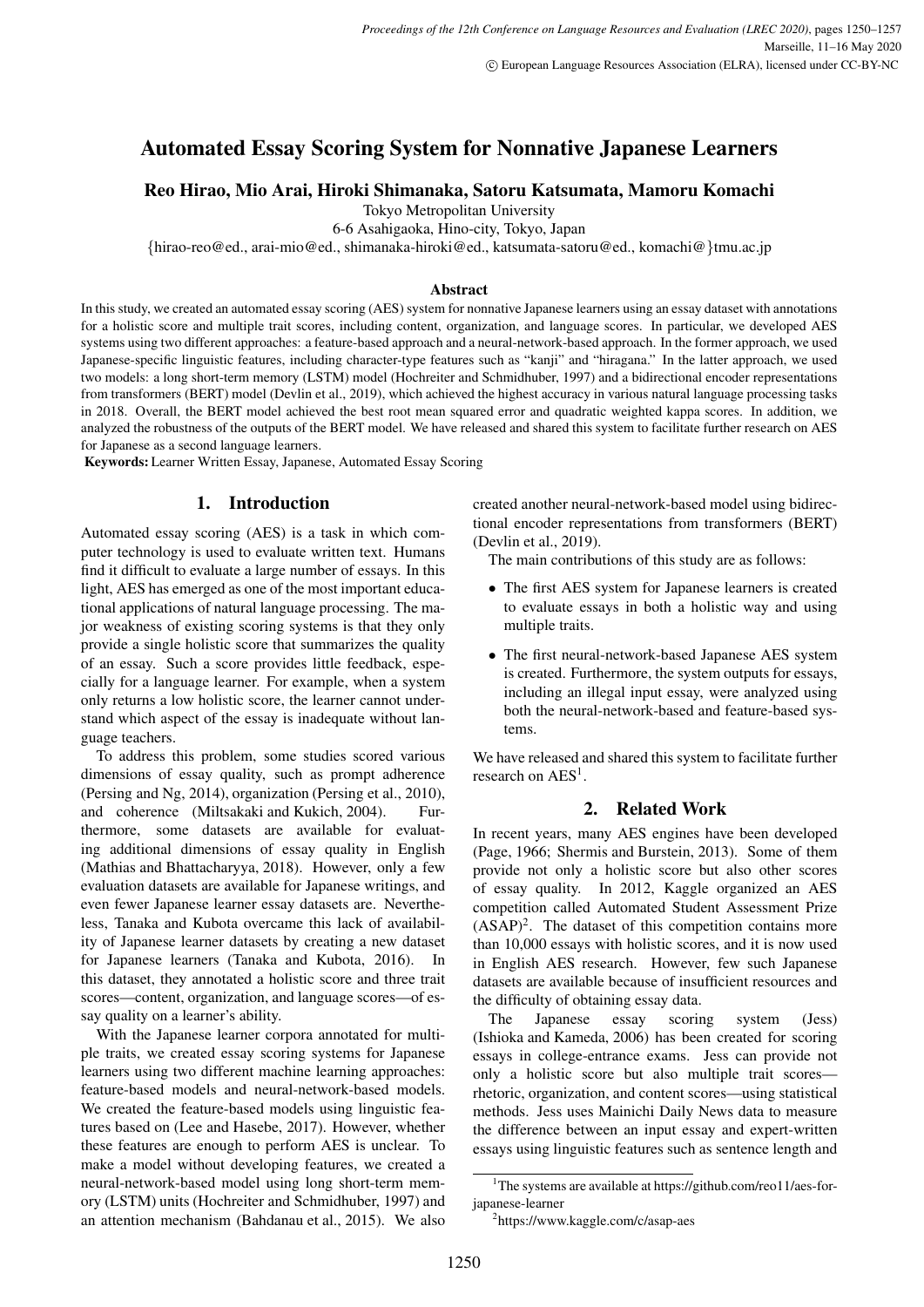| Data Name | No. of Essays with<br>Holistic Score | No. of Essays with<br>Multiple-trait Scores | No. of Learner<br>Mother Tongues | Prompt                                                                    |
|-----------|--------------------------------------|---------------------------------------------|----------------------------------|---------------------------------------------------------------------------|
| I-JAS     | 578                                  | 56                                          | 12                               | "Fast Food and Home Cooking"                                              |
| TK        | 212                                  | 32                                          |                                  | "Fast Food and Home Cooking" or<br>"Traditional Education and E-Learning" |
| EU        | 68                                   | 60                                          |                                  | "Individual Trip and Package Trip" or<br>"Dining Out and Self-Catering"   |

Table 1: Details of the GoodWriting dataset. The Prompt column shows given topics for the essays. In TK data and EU data, the essay is written on either one of the two prompts. As shown in the Prompt column, all essays in the dataset are argumentative essays.

| ID A B C D E F ave.                         |  |  |  |
|---------------------------------------------|--|--|--|
| $\kappa$ 0.57 0.61 0.59 0.45 0.60 0.53 0.56 |  |  |  |

Table 2: Kappa coefficient between each annotator and final scores in the holistic evaluation.

# "kanji"/"kana" ratio.

JWriter (Lee and Hasebe, 2017) is an AES system for language learners that provides a holistic score from one to three points. This system provides scores via linear regression using linguistic features such as the average number of words, number of part-of-speech (POS) tags, and total number of characters. In addition, it can predict a holistic score robustly with just a small training dataset; however, because it does not use surface information, it cannot predict multiple traits that require surface text information. Moreover, if the regression equation is known to the learners, they could cheat the system easily.

By contrast, neural-network-based methods do not need to create features and have produced state-of-the-art results in various datasets (Ke and Ng, 2019). As a result, the neural approach for AES has been actively studied in recent years (Taghipour and Ng, 2016). However, no neural-network-based AES system is available for the Japanese language; furthermore, the BERT model has not been applied for an AES task with multiple dimensions thus far. Therefore, we create such a system and report the obtained results. Further, because the features in the neural approach are not explicit to the learners, we analyze how robust neural-network-based models are to cheating.

# 3. Dataset

We used the GoodWriting dataset<sup>3</sup>. This dataset contains more than 800 essays written by Japanese learners overseas. Each essay was annotated by three annotators, and the final score is determined by the middle value of the three scores. Figure 1 shows the distribution of the score of each essay in the dataset. Holistic scores were given for all 858 essays, and three trait scores—content, organization, and language scores—were given for 148 essays. The holistic scores and three trait scores are scored from one to six points in the dataset.



Figure 1: Distribution of the GoodWriting dataset. The bar graph in the figure represents the number of essays with scores of 1, 2, 3, 4, 5, and 6 from left to right.

The GoodWriting dataset comprises three different types of data<sup>4</sup>: I-JAS data<sup>5</sup>, TK data, and EU data. Table 1 shows details about the GoodWriting dataset. I-JAS data comprises composition data of Japanese language learners from 12 countries. TK data comprises data of Japanese learners whose native language is English or Chinese (Tanaka and Kubota, 2016). EU data comprises data of Japanese learners from 11 countries.

# 3.1. Traits Evaluated in Essays

The dataset contains a holistic score and three trait scores content, organization, and language scores—of essay quality. For creating the dataset, the annotators used an evaluation flowchart<sup>6</sup> to minimize the differences between annotators (Tanaka et al., 2009).

Holistic The holistic evaluation focuses on the overall impression without being constrained by details. The main consideration in holistic evaluation is whether the problem has been achieved. Achieving a problem means that the author is giving a comparative opinion. Further, if the content, organization, and language levels exceed a certain level, the score will increase.

<sup>4</sup> https://goodwriting.jp/wp/system-data

<sup>5</sup> http://lsaj.ninjal.ac.jp/?cat=3

<sup>3</sup> https://goodwriting.jp/wp/?lang=en

<sup>&</sup>lt;sup>6</sup>The evaluation flowchart of each trait is available here: https://goodwriting.jp/wp/system-flowcharts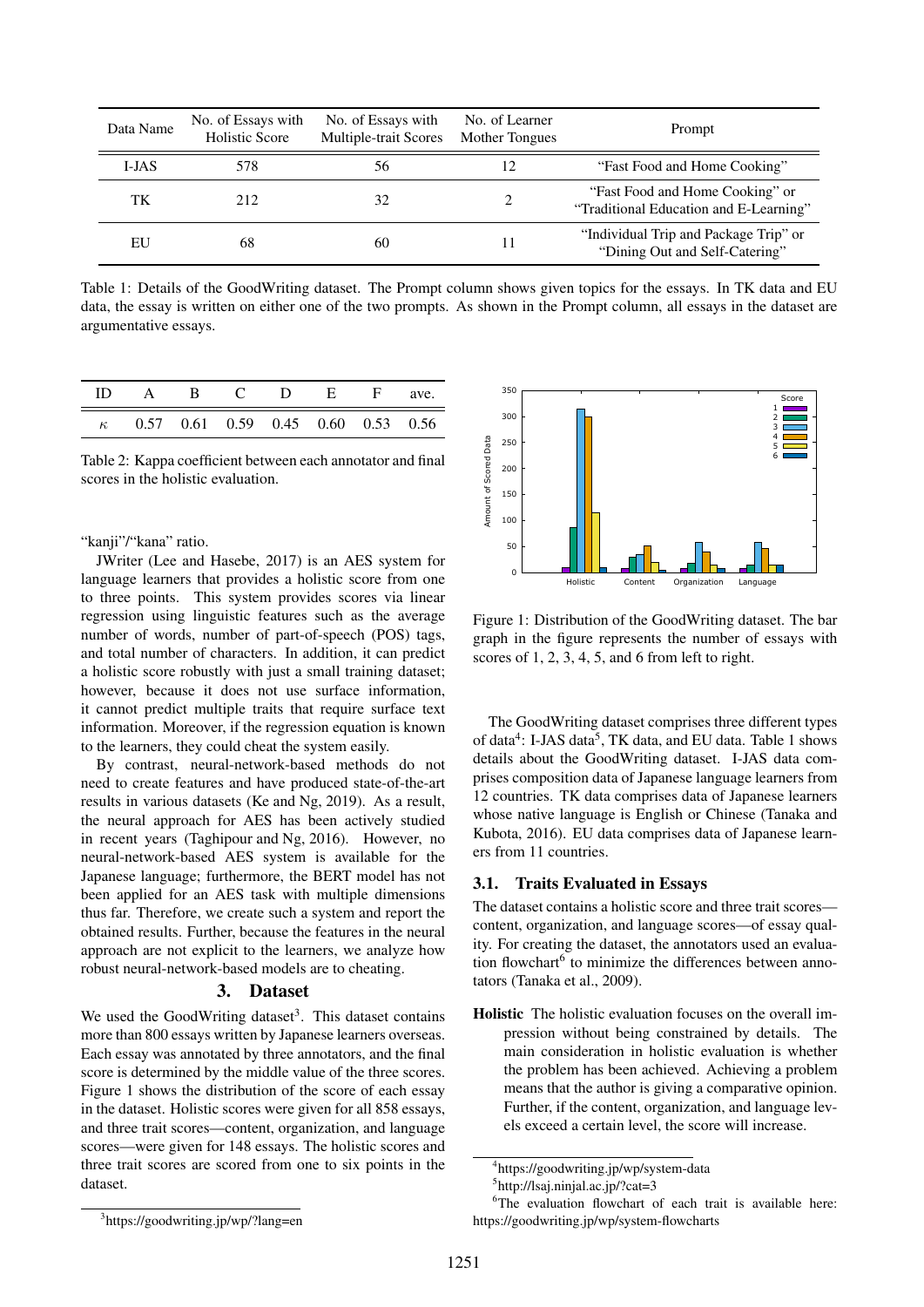| Target trait | Feature                                                                                                                                                                                                                                                                            |  |  |  |
|--------------|------------------------------------------------------------------------------------------------------------------------------------------------------------------------------------------------------------------------------------------------------------------------------------|--|--|--|
| Holistic     | Total numbers of characters, morphemes, commas, sentences, and paragraphs.                                                                                                                                                                                                         |  |  |  |
| Content      | Total numbers of morphemes that appear in common with the essay and the prompt.                                                                                                                                                                                                    |  |  |  |
| Organization | Average numbers of characters, morphemes, and commas in each paragraph.<br>Ratio of characters, morphemes, and sentences in the first paragraph to those in the entire essay.<br>Ratio of characters, morphemes, and sentences in the last paragraph to those in the entire essay. |  |  |  |
| Language     | Ratio of each POS tag.<br>Ratio of "hiragana," "katakana," and "kanji."                                                                                                                                                                                                            |  |  |  |

Table 3: Features used in our feature-based models. The target trait column shows which label the features were designed for. Note that all the features were used to train the feature-based models.





(a) AES system with unidirectional LSTM and the attention mechanism. The weights of the attention mechanism are represented by *a* in the figure.

(b) AES system with BERT. The output embeddings of the transformer encoder are represented by  $T$  and  $T'$  in the figure.

Figure 2: Two neural-network-based models. *n* is the number of words in the prompt and *m* is the number of words in the essay. Each word in the prompt is represented by *p* and each word in the essay is represented by *w*.

- Content The content evaluation measures essays from two perspectives: objective and content. The objective perspective involves evaluating the task achievement, that is, whether a comparison is made and opinions are stated. In this dataset, the validity of the comparison is evaluated. The content perspective involves evaluating the consistency of the main idea and the validity of the supporting information.
- Organization The organization evaluation measures essays from three perspectives: compositional awareness (awareness to write considering the order of stories), paragraph awareness (awareness to write one set of things in one paragraph), and macrostructure (introduction, main argument, and conclusion).
- Language The language evaluation measures essays from three perspectives: readability, adequacy, and diversity. The minimum level is that people who are not Japanese teachers can barely read by an educated guess. From there, the score increases as each perspective level exceeds a certain level.

### 3.2. Details about Annotation

The essays were annotated by six annotators. Specifically, each essay was annotated by three out of these six annotators. The final score of the essay is the middle value of the three scores. All annotators are Japanese native speakers who have some experience in evaluating essays. We evaluated each annotator's score by calculating Cohen's

kappa coefficient between the annotated scores and the final scores. Table 2 lists the kappa coefficient between each annotator's scores as well as the final scores of the holistic evaluation. The average of all six annotators' kappa coefficients is 0*.*56. According to Landis and Koch (1977), a kappa coefficient of 0.41–0.60 indicates moderate agreement. Although the scoring criteria were applied as per the evaluation flowchart, some of the annotators were severe; therefore, the resulting agreement scores were moderate. In particular, between the most severe and the gentlest of the six annotators, there was an average difference of about 0.5 points on a one to six–point rating.

# 4. AES Systems

The AES task using an annotated dataset with an integer number can be recasted as (1) a regression task with the goal of predicting an integer score with a real number and (2) a classification task with the goal of classifying an essay to one of the classes corresponding to the scores.

We created a Japanese AES system using regression models for two reasons. First, state-of-the-art methods for various AES datasets use a regression approach (Ke and Ng, 2019). Second, even if the amount of data for each score is biased, it does not overfit as much as the classification models do. We propose five models using the GoodWriting dataset: three models with a feature-based method and two models with a neural method. Each model is described in the following subsections.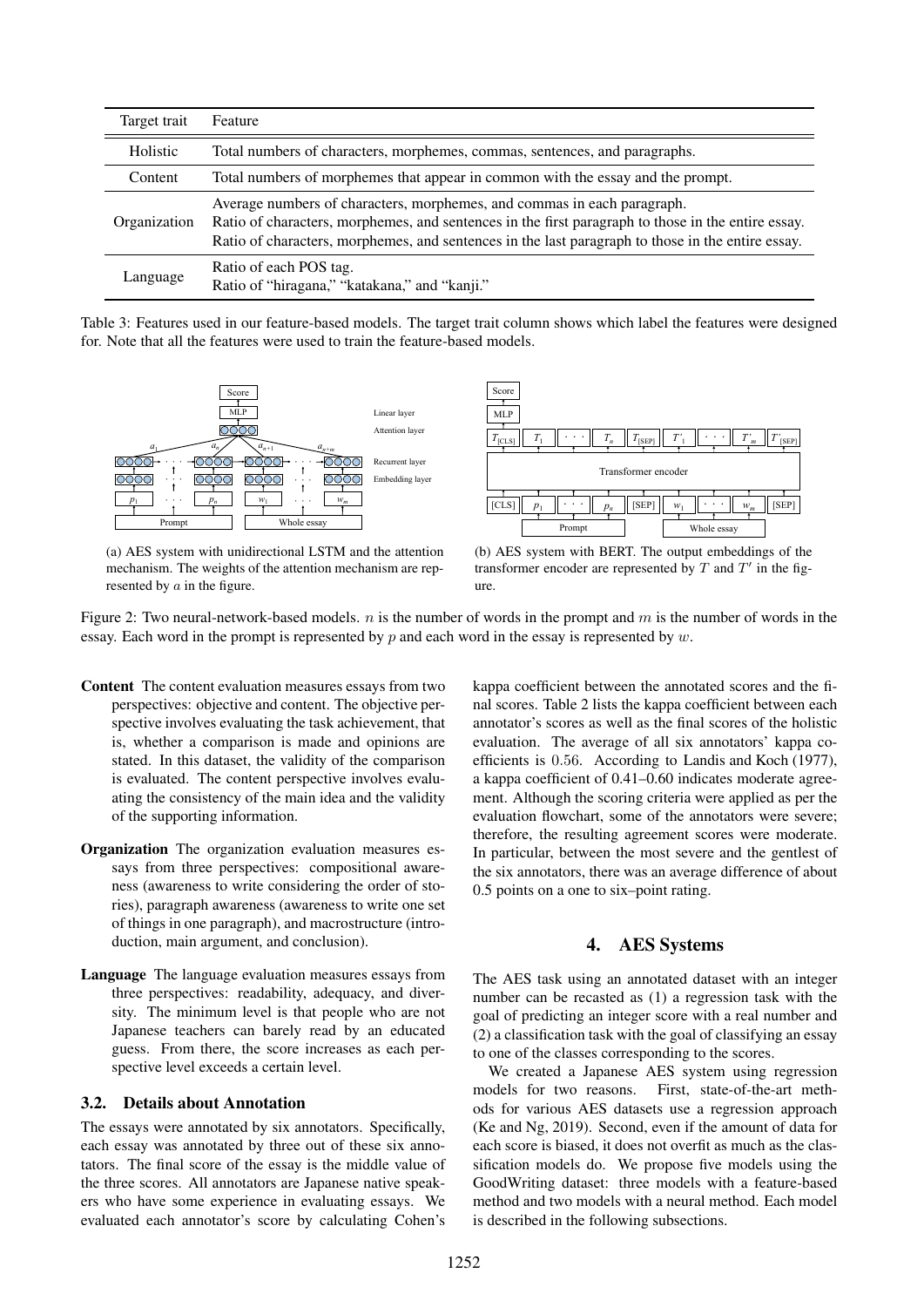### 4.1. Feature-based Methods

We follow the feature set described by Zesch et al. (2015). Additionally, we use linguistic features unique to Japanese, including character-type features such as "kanji" and "hiragana," that are used in jWriter (Lee and Hasebe, 2017) and GoodWriting Rater<sup>7</sup>. Table 3 shows the features used in our systems. Each feature is designed for either holistic, content, organization, or language traits. All the features listed in Table 3 are used when predicting individual scores. We apply linear regression and linear support vector regression (SVR), which have been used in recent studies (Ke and Ng, 2019). We also used random forest regression to examine a decision-tree approach, unlike previous studies.

#### 4.2. Neural Methods

We present two different neural-network-based models: LSTM model and BERT model. Figure 2-(a) shows the architecture of the LSTM model. In our LSTM model, we predict the essay score in five steps. First, morphological analysis is used to divide sentences into morphemes because there is no delimiter for separating words in Japanese. Second, each morpheme is converted into a vector. Third, each vector is inputted into a recurrent neural network (unidirectional LSTM) across sentences. The whole vectors in the essay are taken as a series in this model. Fourth, the hidden layer vectors are aggregated using an attention mechanism. Finally, the vector is converted to a single scalar in the linear layer.

BERT is a fine-tuning-based language representation model that uses a transformer architecture (Vaswani et al., 2017) trained on two tasks: masked language model and next sentence prediction. Recently, Nadeem et al. (2019) applied BERT to AES systems. Figure 2-(b) shows the architecture of our BERT model. The BERT model takes a tokenized prompt and a whole essay as an input. When tokenizing the input, a [CLS] token is added at the beginning. The prompt and the essay are distinguished by a [SEP] token added at the end. If the essay length exceeds the upper limit of the sequence, the rest of the essay will be excluded so that it will fit in the sequence including three tokens: a [CLS] token and two [SEP] tokens. The prompt and the essay sequences are inputted into the transformer encoder and become hidden layer sequences. The hidden layer corresponding to the [CLS] token  $(T_{\text{[CLS]}})$  represents the distributed representation of a prompt and an essay. The final numerical value is obtained by a multilayer perceptron (MLP) using this distributed representation. When training the MLP, the transformer encoder is also retrained.

# 5. Experiments

#### 5.1. Evaluation Metrics

In our AES system, the output score of each essay is a real number. We use two evaluation metrics to evaluate our models. The first metric is the root mean squared error (RMSE). In this study, every model predicts a real number. Thus, we used the RMSE score to measure the difference between the gold scores and the predicted scores. We also used the RMSE score to train the models.

RMSE is calculated using Equation (1):

$$
RMSE = \sqrt{\frac{1}{N} \sum_{i=1}^{N} (y_i - \hat{y}_i)^2}
$$
 (1)

where  $N$  is the total number of essays,  $y_i$  is the actual score of  $i$ -th essay, and  $\hat{y}_i$  is the predicted score of  $i$ -th essay.

The second metric is a quadratic weighted kappa (QWK). The QWK was used as an evaluation metric in the ASAP competition and in recent studies (Taghipour and Ng, 2016; Cozma et al., 2018). This metric gives a square penalty depending on the distance between integer values: gold scores and predicted scores.

QWK is calculated using Equation (2):

$$
\kappa = 1 - \frac{\sum_{i,j} w_{i,j} O_{i,j}}{\sum_{i,j} w_{i,j} E_{i,j}}
$$
(2)

where matrix O is calculated such that  $O_{i,j}$  is the number of essays that was scored *i* by the human annotator and scored *j* by the AES system. Matrix *E* is calculated as the outer product between the histogram vectors of the actual and predicted scores. The matrices *E* and *O* are normalized such that *E* and *O* have the same sum. Weight  $w_{i,j}$  is calculated using Equation (3):

$$
w_{i,j} = \frac{(i-j)^2}{(R-1)^2}
$$
 (3)

where *R* is the maximum score of the essay.

#### 5.2. Setting

We use MeCab (ver.  $0.996$ )<sup>8</sup> as a morphological analysis tool when we create the features listed in Table 3. In the feature-based methods, we use the IPA dictionary (ver. 2.7.0) for the MeCab dictionary. We use optuna $9$  to optimize hyperparameters in feature-based models.

The word embeddings in the LSTM model are generated using pre-trained word2vec<sup>10</sup>. UniDic (Den et al., 2008) is used as a MeCab dictionary because the vocabulary in the pre-trained word2vec was taken from UniDic. UniDic and IPADic are both dictionaries developed for Japanese morphological analysis. UniDic segments morphemes into shorter units, called "short units," while IPADic does not include these. Because morphemes are divided into short units, there is little ambiguity when manually creating a dictionary, and the dictionary is robust against colloquial sentences. Our LSTM model has several hyperparameters that need to be set. The dimension of the word embedding is 300, and the dimension of the hidden layer is 512. We use a unidirectional LSTM unit in the recurrent layer and two dense layers in the linear layer, one for reducing the vector's dimension and the other for providing a score. It uses the mean squared error as a loss function, a rectified linear unit as an activation function, and early stopping with patience = 20. We regularize the network by using dropout,

<sup>8</sup> https://taku910.github.io/mecab

<sup>9</sup> https://github.com/pfnet/optuna

<sup>10</sup>https://github.com/Kyubyong/wordvectors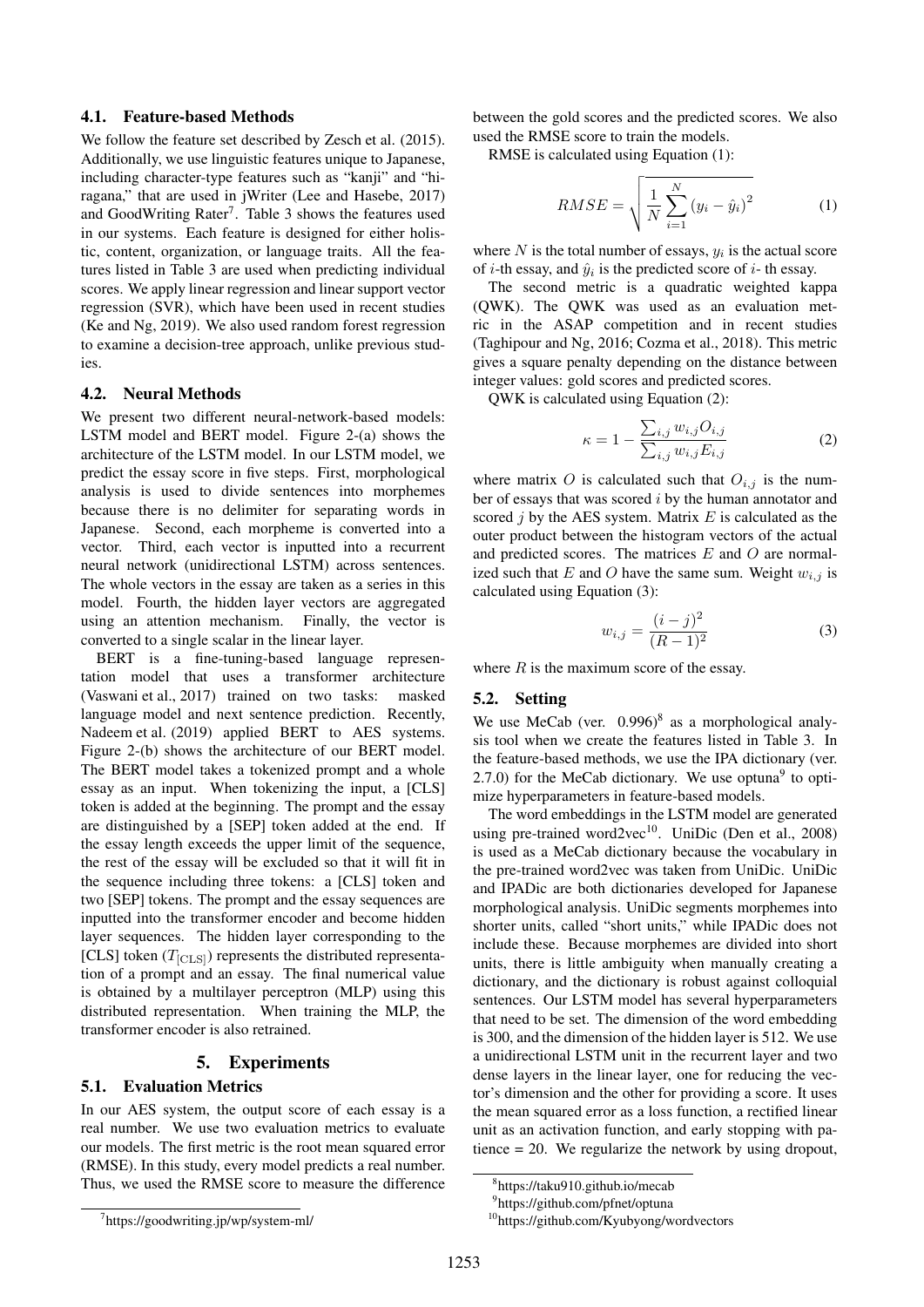| Metric      | Model                                                                                        | Holistic                                                                                              | Content                                                                                               | Organization                                                                                       | Language                                                                                            | Average                                                                                               |
|-------------|----------------------------------------------------------------------------------------------|-------------------------------------------------------------------------------------------------------|-------------------------------------------------------------------------------------------------------|----------------------------------------------------------------------------------------------------|-----------------------------------------------------------------------------------------------------|-------------------------------------------------------------------------------------------------------|
| <b>RMSE</b> | Linear SVR<br><b>Linear Regression</b><br>Random Forest<br><b>LSTM</b>                       | $1.016 \pm .0449$<br>$0.771 \pm .0007$<br>$0.769 \pm .0007$<br>$0.948 \pm .0044$                      | $1.222 \pm .0704$<br>$1.246 \pm .0246$<br>$1.052 \pm .0110$<br>$1.135 \pm .0195$                      | $0.960 \pm .0238$<br>$1.012 \pm .0197$<br>$0.924 \pm .0075$<br>$1.082 \pm .0092$                   | $1.005 \pm .0160$<br>$1.072 \pm .0290$<br>$1.048 \pm .0103$<br>$1.227 \pm .0133$                    | $1.051 \pm .0480$<br>$1.025 \pm .0471$<br>$0.948 \pm .0206$<br>$1.098 \pm .0216$                      |
|             | <b>BERT</b>                                                                                  | $0.714 \pm .0009$                                                                                     | $0.993 \pm .0119$                                                                                     | $0.902 \pm .0111$                                                                                  | $0.898 \pm .0086$                                                                                   | $0.876 \pm .0182$                                                                                     |
| <b>QWK</b>  | Linear SVR<br><b>Linear Regression</b><br><b>Random Forest</b><br><b>LSTM</b><br><b>BERT</b> | $0.482 \pm .0055$<br>$0.533 \pm .0010$<br>$0.519 \pm .0024$<br>$0.247 \pm .0134$<br>$0.621 \pm .0018$ | $0.409 \pm .0223$<br>$0.358 \pm .0239$<br>$0.400 \pm .0197$<br>$0.362 \pm .0250$<br>$0.494 \pm .0189$ | $0.602 \pm .0066$<br>$0.552 \pm .0148$<br>$0.528 \pm .0106$<br>$0.441 + 0121$<br>$0.540 \pm .0131$ | $0.597 \pm .0130$<br>$0.571 \pm .0181$<br>$0.462 \pm .0138$<br>$0.332 \pm .0138$<br>$0.621 + .0094$ | $0.523 \pm .0181$<br>$0.503 \pm .0213$<br>$0.477 \pm .0140$<br>$0.346 \pm .0204$<br>$0.569 \pm .0135$ |

Table 4: RMSE and QWK scores of AES models. The best score in each column is indicated in bold. The average score is the mean value of the holistic, content, organization, and language scores.

and we set the dropout probability to 0.5.

We use the  $BERT_{base}$  architecture (Devlin et al., 2019) in our experiments. We use a pre-trained BERT model with SentencePiece for Japanese text<sup>11</sup> of which the vocabulary is obtained by SentencePiece (Kudo and Richardson, 2018). We selected this model because it can input the longest sequence (512 tokens) among the pre-trained Japanese models that are publicly available. The vocabulary size of this model is 32,000. We fine-tuned the pretrained BERT model with learning rate of 5e-5, batch size of 4, and maximum sequence length of 512. We set the dropout probability for all fully connected layers in the embeddings, encoder, and pooling layers to 0.1 and the dropout ratio for the attention probabilities to 0.1.

All scores are evaluated as five-fold cross-validation. Additionally, because the evaluation results vary depending on the seed value of data division, the experiment was performed with five seeds, and the final score is calculated as the mean of the five scores.

# 5.3. Result

We compared the scores of each model and analyzed the results. Table 4 shows the RMSE and QWK scores of each model. The average column shows the mean holistic, content, organization, and language scores. The results indicate that the BERT model has the highest holistic and trait (except for organization) scores for both RMSE and QWK.

A comparison of the holistic evaluation with the evaluation of other traits indicates that the former is up to 0.12 higher than the other traits for QWK. This may be because the holistic evaluation was performed for more than 800 essays and the other evaluations, for only about 150 essays.

### 5.4. Analysis

Feature-based methods Table 4 shows that the linear SVR model had the highest QWK score and the lowest variance in the organization trait score. Further, the other feature-based methods also had higher QWK scores in the trait than BERT, which had the highest overall average score. To determine why the feature-based methods had effective scores in this trait compared to those of BERT,

we analyzed the weights of the features of linear SVR for holistic scores and the organization trait score.

Tables 5 and 6 show the top ten weights assigned to the features when the linear SVR predicted the holistic score and the organization trait scores. The weights are calculated using the average of the features in the five-fold cross-validation process. Intuitively, "Number of common morphemes in the prompt and the essay" appears in holistic features. In other words, a story related to the prompt is more highly rated than one not related to the prompt. Most top ten features were related to the essay length, such as "Number of different morphemes," "Number of characters," and "Number of sentences." In AES, there is a high correlation between the essay length and the holistic score, and a long essay tends to get a high holistic score (Shermis and Burstein, 2003).

The most important weight for the organization trait is "Number of paragraphs." Essays with appropriate paragraphs are highly rated because the organization trait evaluates logical structures such as introductions, main articles, and conclusions. The ninth and tenth features of organization weights include the ratio of the first paragraph. This shows that the features that are related to the balance of the paragraph have high importance. The feature related to the number of paragraphs is not explicitly captured by a neural-network-based model unless explicitly inputted; thus, entering an accurate number as a feature is thought to improve the score of the organization trait.

In the original dataset, most essays had a length of around six paragraphs at most, but some essays contained more than ten paragraphs. Essays with more than ten paragraphs containing a few sentences each had low scores such as one or two. Unnecessary paragraph divisions are considered to adversely affect the composition score because they violate paragraph awareness and macrostructure.

Neural-network-based methods The BERT model used in this study pre-trains the Masked Language Model (MLM) using a large amount of sentence data. This enables the BERT model to score essays considering context in contrast to the LSTM model, and thus, the BERT model scored higher than the LSTM model in Table 4. The BERT model in this study provided better scores than other meth-

<sup>11</sup>https://github.com/yoheikikuta/bert-japanese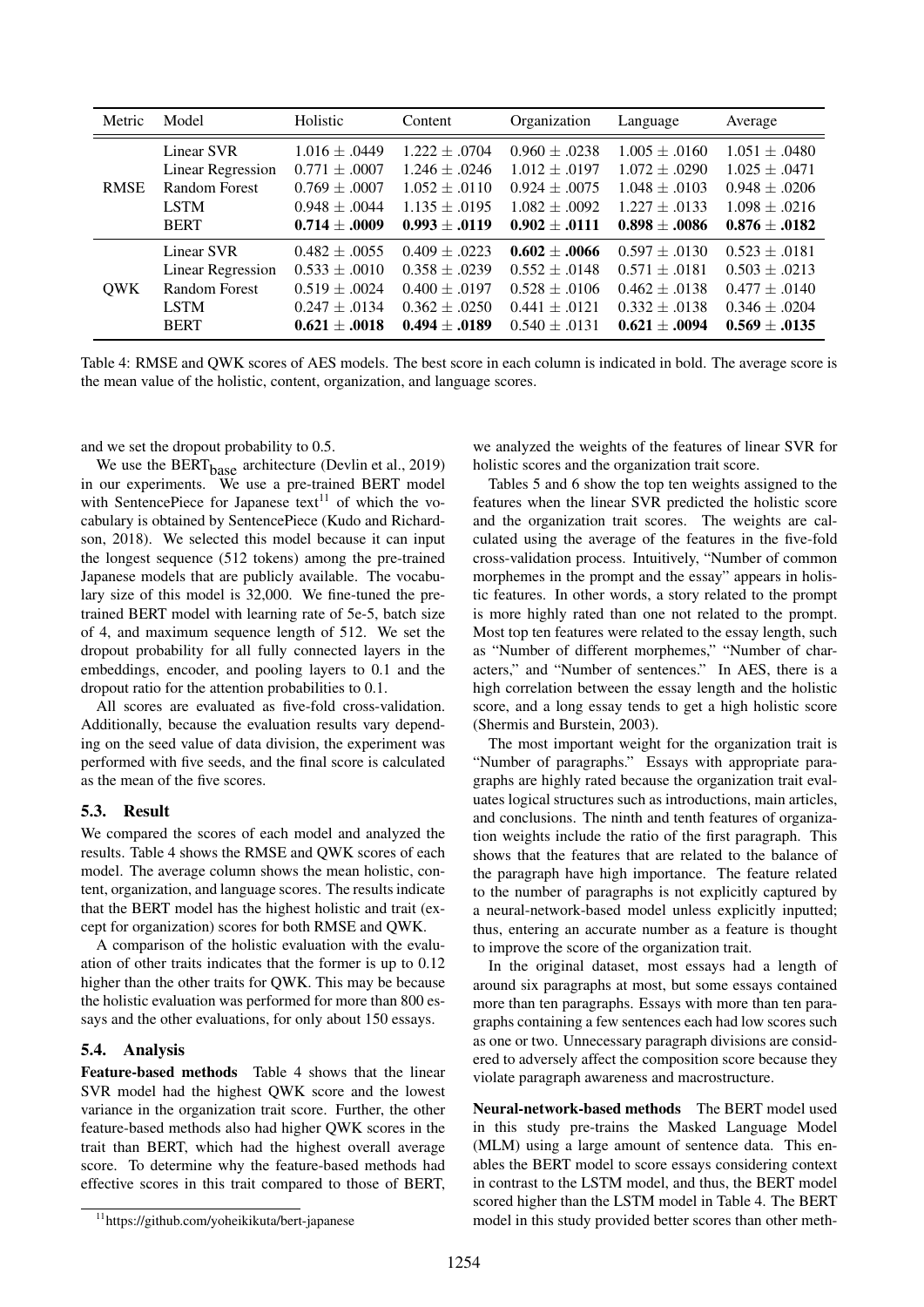| No.            | Top ten features in holistic score prediction       | Weight    |
|----------------|-----------------------------------------------------|-----------|
|                | Number of common morphemes in the prompt and essay. | 0.0331    |
| $\mathfrak{D}$ | Number of different morphemes.                      | 0.0261    |
| 3              | Average number of commas in each sentence.          | $-0.0109$ |
| 4              | Number of characters.                               | 0.0092    |
| 5              | Average number of commas in each paragraph.         | 0.0088    |
| 6              | Number of sentences.                                | 0.0080    |
| 7              | Average number of characters in each sentence.      | $-0.0053$ |
| 8              | Number of paragraphs.                               | $-0.0033$ |
| 9              | Number of morphemes.                                | $-0.0030$ |
| 10             | Average number of morphemes in each sentence.       | $-0.0030$ |

Table 5: Top ten weights of linear SVR in holistic score prediction. The weights are sorted in descending order of absolute values.

| No. | Top ten features in organization trait score prediction | Weight    |
|-----|---------------------------------------------------------|-----------|
|     | Number of different morphemes.                          | 0.0238    |
| 2   | Number of common morphemes in the prompt and essay.     | 0.0205    |
| 3   | Number of characters.                                   | 0.0141    |
| 4   | Number of paragraphs.                                   | $-0.0128$ |
| 5   | Average number of characters in each sentence.          | $-0.0113$ |
| 6   | Number of morphemes.                                    | $-0.0029$ |
|     | Average number of morphemes in each sentence.           | $-0.0029$ |
| 8   | Average number of commas in each sentence.              | $-0.0029$ |
| 9   | Average number of morphemes in each paragraph.          | $-0.0022$ |
| 10  | Average number of commas in each paragraph.             | $-0.0017$ |

Table 6: Top ten weights of linear SVR in organization trait score prediction. The weights are sorted in descending order of absolute values.



Figure 3: Confusion matrix of the holistic scores predicted by the BERT model and the actual holistic scores. The horizontal axis represents the essay score predicted by the system and the vertical axis, the actual essay score. The numbers in the matrix indicate the number of essays that correspond to the predicted scores and actual scores.

ods; however, this model has some disadvantages. Figure 3 shows a confusion matrix of the holistic scores predicted by the BERT model and the actual holistic scores. This figure shows that errors are within around  $\pm 1$ ; however, the system does not predict any score of one or six points. The

problem with the current BERT model is that it can only predict a number of points close to the average value, unlike the feature-based method. This is attributed to the fact that only some data have the highest/lowest scores and the systems are trained with a loss function of the mean squared error. This is because predicting the mean value will minimize the penalty of the mean squared error.

This problem could be solved using one of two approaches. The first approach is to develop a system that can flexibly predict scores with little data. The second approach is to create a new dataset. Because very few datasets are available in the AES field, especially fewer datasets annotated in multiple traits, we should focus on creating a new dataset.

Adversarial essay To check the scores that the AES system outputs for unseen data, we entered several types of essays: an essay with a high score, an essay with a low score, and an adversarial essay written with only one repeating character. Most existing AES systems may assign high scores to essays written with only one character or to essays generated with random words. To confirm the robustness of the proposed system against this problem, we prepared an adversarial essay.

Table 7 shows the result of the linear regression model and the BERT model using test inputs. The rows of essays A and B are the results of two real essays with high and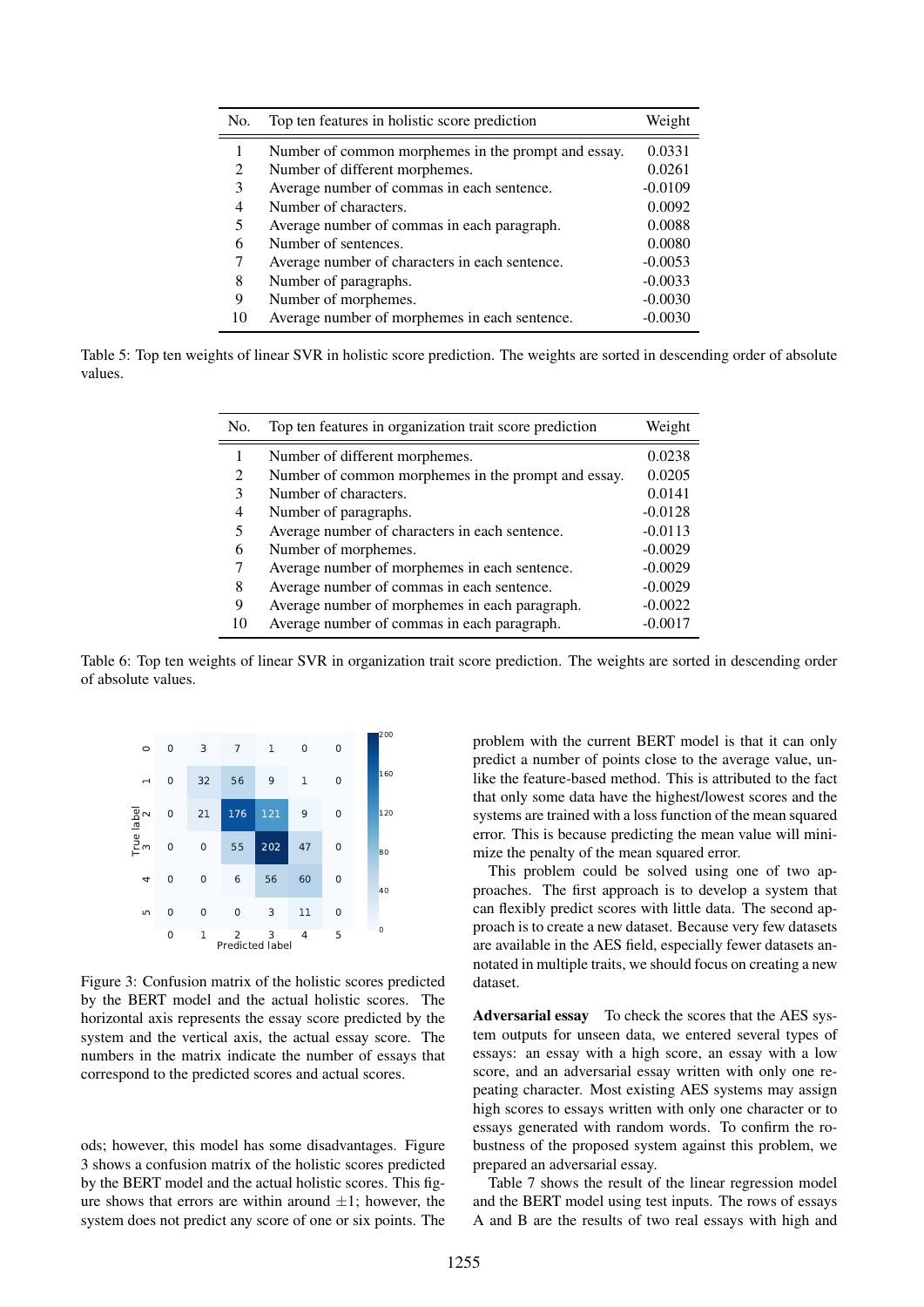| Essay | Type    | Holistic Cont. |   | Org. | Lang. |
|-------|---------|----------------|---|------|-------|
|       | gold    |                | 5 |      |       |
| A     | feature | 5              |   |      |       |
|       | neural  | 5              | 5 |      | 5     |
|       | gold    | 2              | 2 |      | 3     |
| В     | feature | 2              |   |      |       |
|       | neural  | 2              | 2 |      | 2     |
|       | gold    |                |   |      |       |
| Adv.  | feature |                |   |      |       |
|       | neural  |                |   |      |       |

Table 7: Essay scores predicted via linear regression model and BERT model. The type column shows the type of score: gold score or predicted scores by featurebased/neural-network-based models. Essays A and B are real essays written by learners. Scores that differ from the gold score are indicated in bold. Essay Adv. stands for adversarial essay, which is written with only one character (e.g., "おおおおお、おおお...".)

low scores. The feature-based model predicted a score that was two points lower than the actual content and organization trait scores in essay A and a score that was two points lower than the organization trait score in essay B. In contrast, the neural-network-based model predicted the score correctly for essay A and predicted a score that was only one point lower than the actual language trait score in essay B. These results indicate that the neural-network-based model makes fewer mistakes than the feature-based model, and the fluctuation range of the score is narrow even if a mistake is made.

In the adversarial essay, the feature-based model predicted extremely high or low scores. Further, this model may provide a high score for an unexpected input. In contrast, the neural-network-based model predicted low scores for all columns. Thus, the neural-network-based model is robust against an unexpected essay. The robustness of the BERT model can be attributed to the use of a pre-trained model. On the contrary, feature-based methods do not use pre-trained models; furthermore, LSTM models use only the pre-trained word2vec approach, while BERT trains the MLM with a large amount of sentence data. As mentioned earlier, because MLM can learn hidden layer information including the context, it is believed that an artificial essay, such as an adversarial essay, would be recognized as an invalid essay and would be awarded a low score.

### 6. Conclusion

In this study, we created AES systems for nonnative Japanese learners. We created these systems using a dataset with annotations on holistic scores and multiple trait scores—content, organization, and language scores. We compared each evaluation trait and the average score of all traits. The results indicated that the neural approach using BERT achieved the highest score among five models.

We confirmed the robustness of the BERT model with three essays: an essay with a high/low score and one written with only one character. As a result, we found that the BERT model is more robust against unexpected inputs than the feature-based models.

# 7. Acknowledgements

This research is partly supported by scientific research grant project (JSPS) no. 26284074. We thank Mari Tanaka (PI), Yukari Tsubone, Yoko Kageyama, Shin Abe, Aiko Sasaki, and Yo Usami for their help in creating the dataset. We would like to especially thank Shin Abe for providing the adversarial essay.

# 8. Bibliographical References

- Bahdanau, D., Cho, K., and Bengio, Y. (2015). Neural machine translation by jointly learning to align and translate. In *3rd International Conference on Learning Representations, ICLR 2015*, San Diego, California, May. Conference Track Proceedings.
- Cozma, M., Butnaru, A., and Ionescu, R. T. (2018). Automated essay scoring with string kernels and word embeddings. In *Proceedings of the 56th Annual Meeting of the Association for Computational Linguistics (Volume 2: Short Papers)*, pages 503–509, Melbourne, Australia, July. Association for Computational Linguistics.
- Devlin, J., Chang, M.-W., Lee, K., and Toutanova, K. (2019). BERT: Pre-training of deep bidirectional transformers for language understanding. In *Proceedings of the 2019 Conference of the North American Chapter of the Association for Computational Linguistics*, pages 4171–4186, Minneapolis, Minnesota, June. Association for Computational Linguistics.
- Hochreiter, S. and Schmidhuber, J. (1997). Long shortterm memory. *Neural computation*, 9(8):1735–1780.
- Ishioka, T. and Kameda, M. (2006). Automated Japanese essay scoring system based on articles written by experts. In *Proceedings of the 21st International Conference on Computational Linguistics and 44th Annual Meeting of the Association for Computational Linguistics*, pages 233–240, Sydney, Australia, July. Association for Computational Linguistics.
- Ke, Z. and Ng, V. (2019). Automated essay scoring: A survey of the state of the art. In *Proceedings of the Twenty-Eighth International Joint Conference on Artificial Intelligence, IJCAI-19*, pages 6300–6308, Macao, China, July. International Joint Conferences on Artificial Intelligence Organization.
- Landis, J. R. and Koch, G. G. (1977). The measurement of observer agreement for categorical data. *Biometrics*, 33(1):159–174.
- Mathias, S. and Bhattacharyya, P. (2018). ASAP++: Enriching the ASAP automated essay grading dataset with essay attribute scores. In *Proceedings of the Eleventh International Conference on Language Resources and Evaluation*, pages 1169–1173, Miyazaki, Japan, May. European Language Resources Association.
- Miltsakaki, E. and Kukich, K. (2004). Evaluation of text coherence for electronic essay scoring systems. *Natural Language Engineering*, 10(1):25–55.
- Nadeem, F., Nguyen, H., Liu, Y., and Ostendorf, M. (2019). Automated essay scoring with discourse-aware